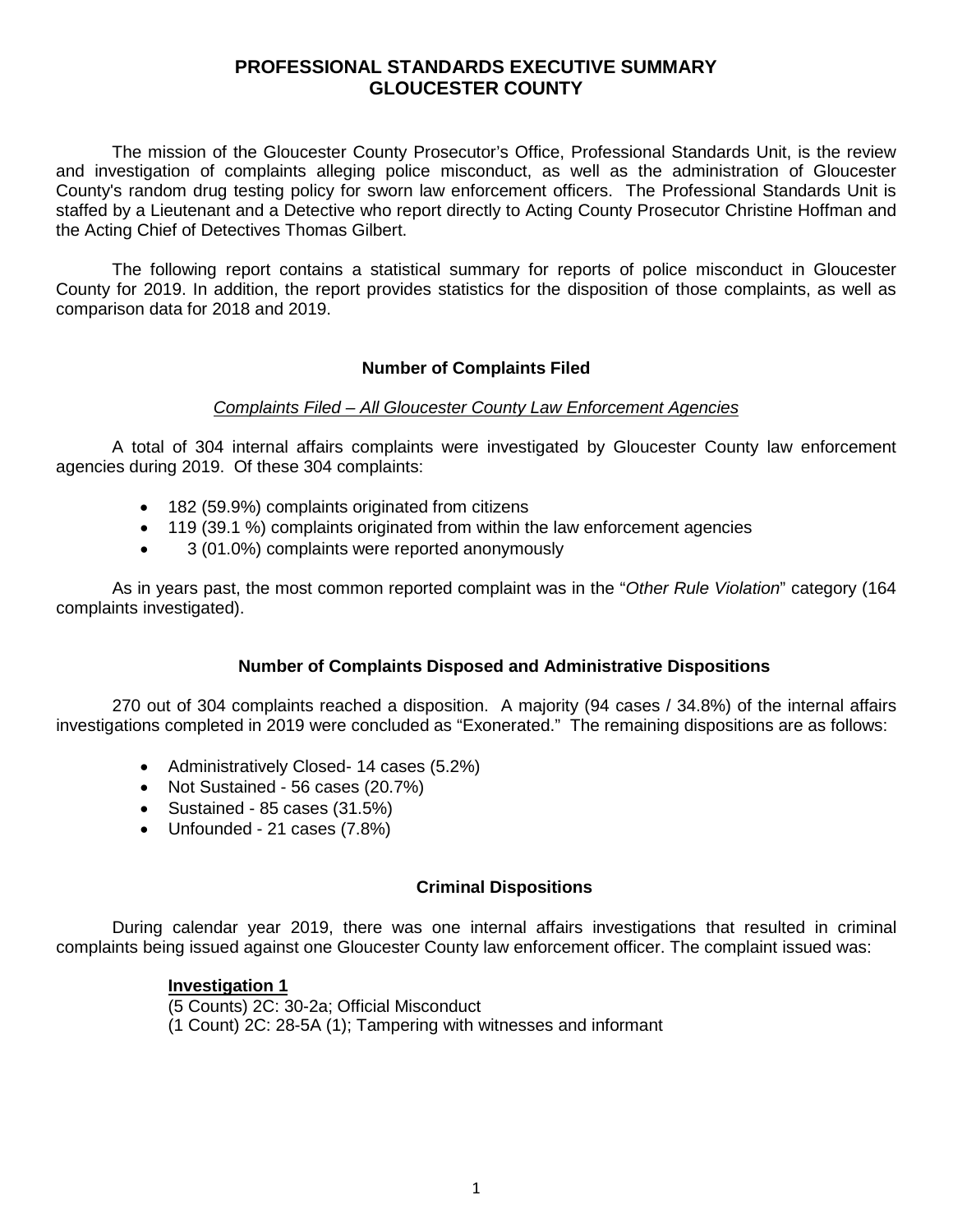## **Significant Fines or Suspensions**

There were no internal affairs cases in 2019 that resulted in sanction of ten days or more being assessed to a Gloucester County law enforcement officer.

## **2018-2019 Internal Affairs Summary Report Comparison and Trends**

This review is based on data collected and compared from the 2018 and 2019 Internal Affairs Summary Reports. During 2018, Gloucester County law enforcement agencies investigated a total of 328 internal affairs complaints. In 2019, these agencies investigated a total of 304 internal affairs complaints, an overall **DECREASE of 7.3**%. The two-year average shows that **62.6**% originated from citizen complaints, **36.3**% from within the law enforcement agencies, and the remaining **1.1**% were reported anonymously.



#### *Complaints Filed 2018 – 2019 – All Gloucester County Law Enforcement Agencies*

The statistical data for reporting years 2018 and 2019 shows that the majority of internal affairs investigations completed were concluded as "Exonerated" and the most common reported complaint to be in the "*Other Rule Violation*" category. Additionally, the statistical data shows the comparative increase/decrease of Internal Affairs complaints received in 2019:

#### *Complaints Filed 2018 – 2019 – All Gloucester County Law Enforcement Agencies*

|           |                                 | 2018 | 2019 |                              |
|-----------|---------------------------------|------|------|------------------------------|
|           | Demeanor                        | 72   | 70   | $\vee$ Decrease of -02       |
| $\bullet$ | <b>Differential Treatment</b>   | 24   | 27   | $\uparrow$ Increase of +03   |
| $\bullet$ | Domestic Violence               | 09   | 05   | $\vee$ Decrease of -04       |
| $\bullet$ | <b>Excessive Force</b>          | 43   | 11   | $\vee$ Decrease of -32       |
| $\bullet$ | <b>Improper Arrest</b>          | 02   | 10   | $\uparrow$ Increase of $+08$ |
| $\bullet$ | <b>Improper Entry</b>           | 00   | 02   | $\uparrow$ Increase of $+02$ |
| $\bullet$ | Improper Search                 | 09   | 05   | $\vee$ Decrease of -04       |
| $\bullet$ | <b>Other Criminal Violation</b> | 14   | 10   | $\vee$ Decrease of -04       |
|           | <b>Other Rule Violation</b>     | 155  | 164  | ↑ Increase of<br>$+0.9$      |

The Gloucester County Prosecutor's Office Professional Standards Unit is currently utilizing the Infoshare Internal Affairs module to monitor each municipality's Internal Affairs case index. The Gloucester County Prosecutor's Office, Professional Standards Unit, is tasked with completing the municipal law enforcement agencies quarterly report on (January 1<sup>st</sup>, April 1<sup>st</sup>, July 1<sup>st</sup>, and October 1<sup>st</sup>). The quarterly report focuses on complaints of Excessive Force, Differential Treatment and Domestic Violence. In addition to the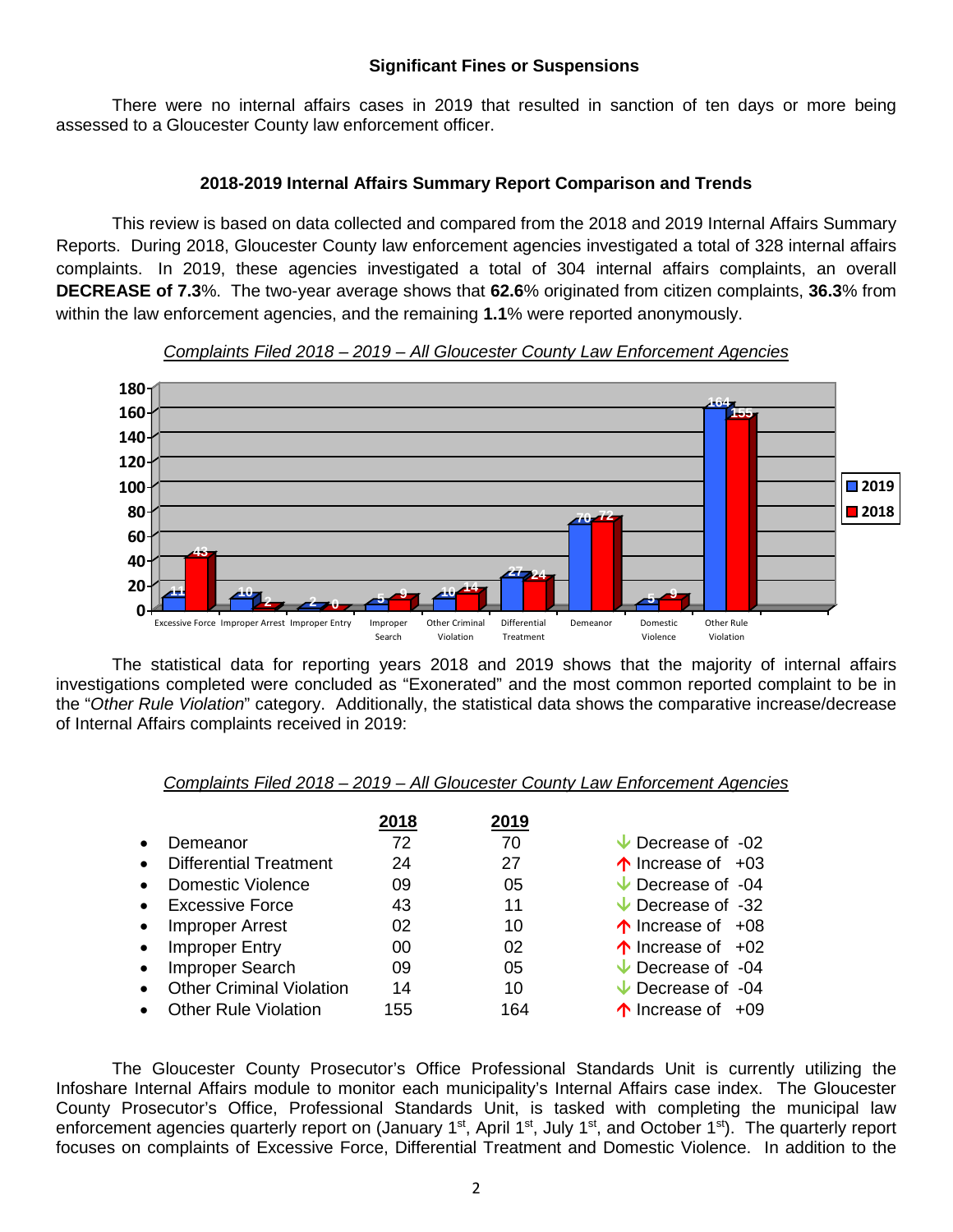statistics, the Gloucester County Prosecutor's Office requires the following information be entered into the Infoshare Internal Affairs module in order for the Professional Standards Unit to have access to all internal affairs complaints in Gloucester County.

- Subject officer's name
- Complainant's name
- Date of complaint
- Type of complaint
- Internal Affairs case number and case disposition (if applicable)

The revised Attorney General Directive 2019-5: Internal Affairs Policy & Procedures (IAPP) incorporates the requirement that each police department must establish and maintain an "early warning system" protocol (AG Directive 2018-3), to identify officers whose conduct is or may become problematic. The revised IAPP requires coordination with the department's Internal Affairs function in order to ensure that minor episodes of misconduct do not escalate to more serious disciplinary issues. As a result, the continuous monitoring of the Infoshare Internal Affairs module and the completion of the quarterly report was designed to address the possibility of multiple complaints against an individual officer. It also allows the Gloucester County Prosecutor's Office to recognize any trends or concerns regarding an officer before the annual report is filed in January.

Even though some of the percentages noted above indicate increases in particular categories, based on the quarterly data collected during 2019, there is no evidence to suggest any apparent trends or patterns of behavior amongst Gloucester County law enforcement officers. The increases in the Differential Treatment, Improper Arrest, Improper Entry and the Other Rule Violation categories may be correlation to citizens being more vigilant and aware of the Internal Affairs process in New Jersey. This is in part due to better communication between Gloucester County law enforcement and citizens, increased media coverage, and outreach efforts to help educate the public by community organizations.

In Gloucester County, approximately 34% of cases that reached a disposition were concluded as "Exonerated." The implementation and utilization of Body Worn Cameras by most agencies and officers is believed to have contributed to the increase in exonerated complaints filed against officers. Body Worn Cameras can serve to discourage both law enforcement and civilians from providing false information about the circumstances of an encounter, and they sometimes vindicate an officer falsely accused of misconduct.

#### **Recommendations & Goals for New Calendar Year**

In 2020, the Gloucester County Prosecutor's Office will continue to conduct an annual Internal Affairs training course for Gloucester County law enforcement officers at Rowan College. The training was well attended and very well received in 2019. The training is scheduled for May 26-27 and will provide the most recent information regarding Attorney General Directive 2019-5: Internal Affairs Policy and Procedures (IAPP). The Gloucester County Prosecutor's Office plans to conduct its Internal Affairs training course annually.

In 2020, the Gloucester County Prosecutor's Office will also continue to host the Gloucester County Internal Affairs Forum. The forum was created so that all municipal Internal Affairs officers can meet on a quarterly basis to discuss current internal affairs issues and developments in Gloucester County as well as statewide. It continues to garner strong participation from local agencies and has become a valuable resource for Gloucester County's Internal Affairs officers. The forum's primary goal is to ensure that internal affairs investigations in Gloucester County are conducted thoroughly, comprehensively and in compliance with the Attorney General's guidelines. It often provides internal affairs related training during which guest speakers have discussed internal affairs topics such as recent case law and trending issues in the field of internal affairs investigations. As a result, on March 12, 2020 Acting Prosecutor Christine Hoffman presented an informational briefing to all Chiefs and Internal Affairs officers in Gloucester County regarding Internal Affairs Directive 2019- 6: Brady/ Giglio. In addition, per the revised IAPP, the Division of Criminal Justice will provide "training-thetrainer" courses for county prosecutors personnel responsible for internal affairs training. In return, the